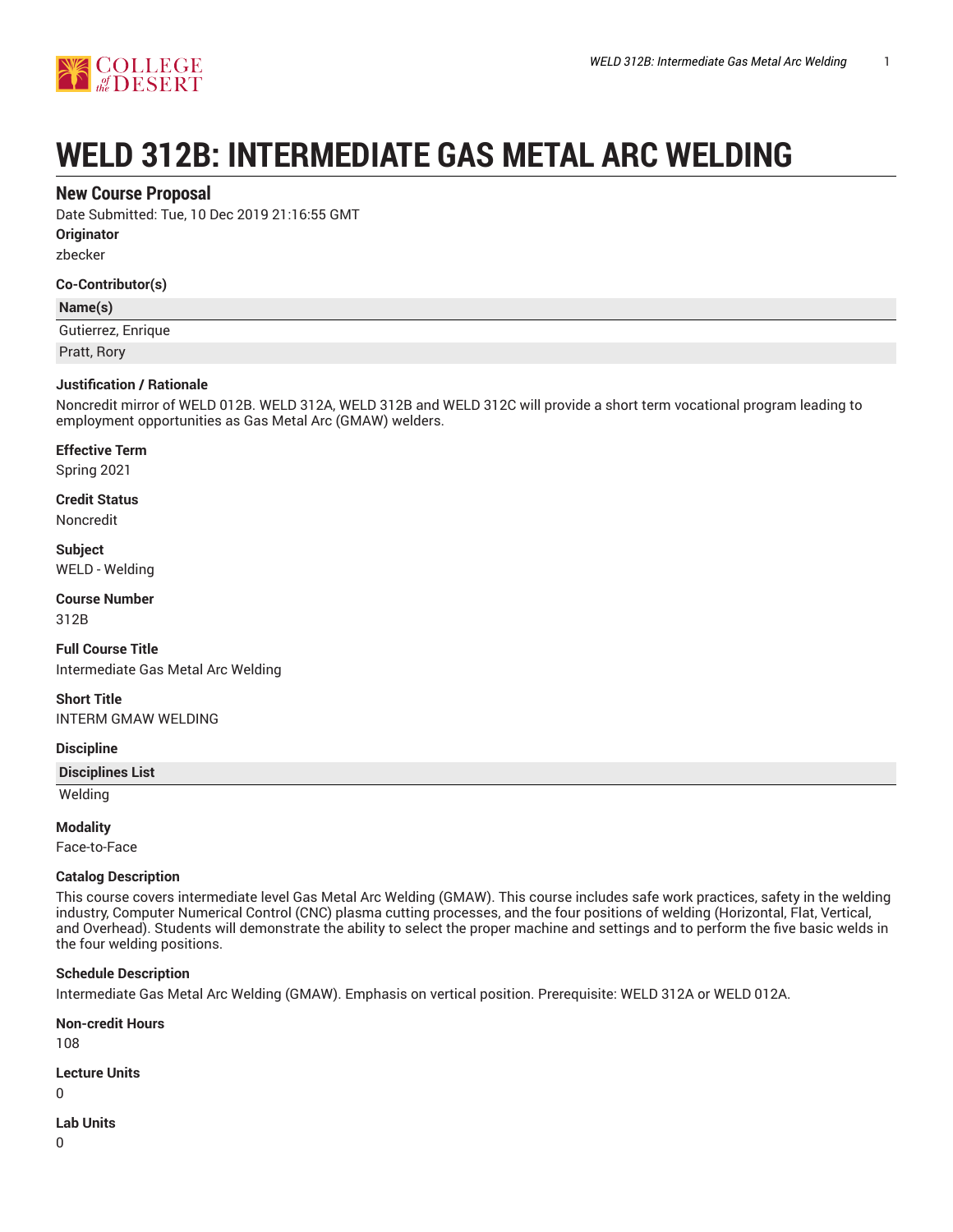

**In-class Hours** 72

**Out-of-class Hours** 36

**Total Course Units** 0 **Total Semester Hours** 108

**Override Description** Noncredit override to mirror total class hours of WELD 012B.

**Prerequisite Course(s)** WELD 312A or WELD 012A

# **Required Text and Other Instructional Materials**

**Resource Type** Book

**Author** Jeffus, Larry

**Title**

Welding: Principles and Applications

**Edition** 8th

**Publisher** Cengage Learning

**Year**

2016

**College Level**

Yes

**Flesch-Kincaid Level**

12

**ISBN #** 978-1305494695

## **Class Size Maximum**

25

## **Entrance Skills**

Evaluate how the GMAW molten weld pool can be controlled by varying the shielding gas, power settings, weave pattern, travel speed, electrode extension, gun angle, and the backhand and forehand welding techniques.

## **Requisite Course Objectives**

WELD 012A-Evaluate how the GMAW molten weld pool can be controlled by varying the shielding gas, power settings, weave pattern, travel speed, electrode extension, gun angle, and the backhand and forehand welding techniques. WELD 312A-Evaluate how the GMAW molten weld pool can be controlled by varying the shielding gas, power settings, weave pattern, travel speed, electrode extension, gun angle, and the backhand and forehand welding techniques.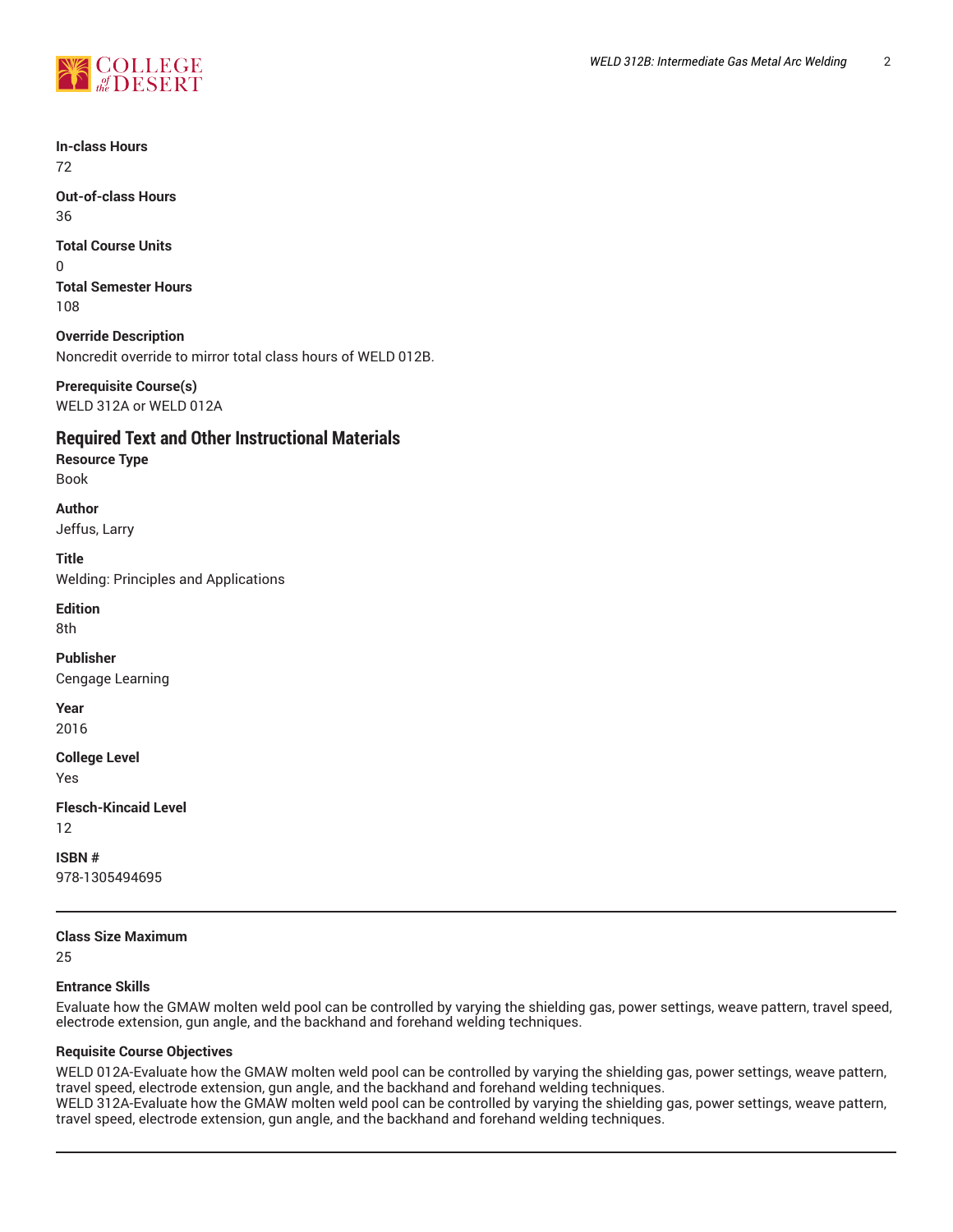

#### **Entrance Skills**

Explain how each of the major welding processes works and list the factors that must be considered before a welding process is selected.

#### **Requisite Course Objectives**

WELD 012A-Explain how each of the major welding processes works and list the factors that must be considered before a welding process is selected.

WELD 312A-Explain how each of the major welding processes works and list the factors that must be considered before a welding process is selected.

#### **Entrance Skills**

Use personal protective equipment purposed for welders and evaluate the types of injuries that can occur and methods to prevent injuries.

#### **Requisite Course Objectives**

WELD 012A-Use personal protective equipment purposed for welders and evaluate the types of injuries that can occur and methods to prevent injuries.

WELD 312A-Use personal protective equipment purposed for welders and evaluate the types of injuries that can occur and methods to prevent injuries.

#### **Entrance Skills**

Using GMAW equipment, demonstrate proper setup, voltage and wire-feed settings, and use equipment to make a proper GMAW weld for a given weldment.

#### **Requisite Course Objectives**

WELD 012A-Using GMAW equipment, demonstrate proper setup, voltage and wire-feed settings, and use equipment to make a proper GMAW weld for a given weldment.

WELD 312A-Using GMAW equipment, demonstrate proper setup, voltage and wire-feed settings, and use equipment to make a proper GMAW weld for a given weldment.

#### **Entrance Skills**

Demonstrate how to make each of the five basic welds using the GMAW process in both the flat and horizontal positions.

#### **Requisite Course Objectives**

WELD 012A-Demonstrate how to make each of the five basic welds using the GMAW process in both the flat and horizontal positions. WELD 312A-Demonstrate how to make each of the five basic welds using the GMAW process in both the flat and horizontal positions.

#### **Entrance Skills**

Use a set of drawings and determine each item shown, its dimensioning, and why a drawing may be scaled, including the major parts of a weld symbol.

#### **Requisite Course Objectives**

WELD 012A-Using a set of drawings and determine each item shown, its dimensioning, and why a drawing may be scaled, including the major parts of a weld symbol.

WELD 312A-Using a set of drawings and determine each item shown, its dimensioning, and why a drawing may be scaled, including the major parts of a weld symbol.

#### **Course Content**

Classroom introduction of the following:

- FCAW Welding
- Fabrication techniques
- Proper grounding
- Fundamentals of arc welding
- Stringer beads
- Weave beads
- Multi-pass welds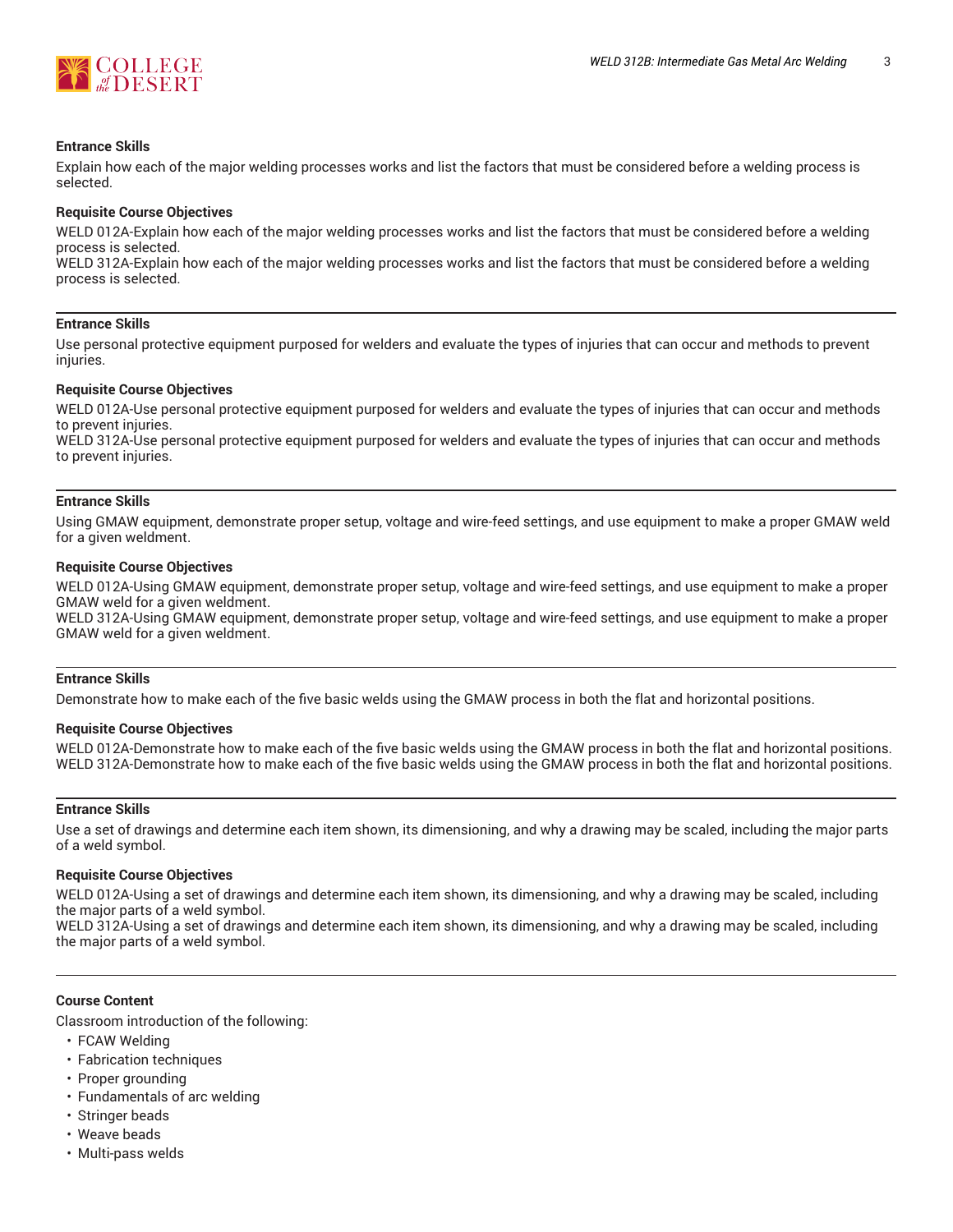

- Joint preparation
- Setup of GMAW welding machine
- Safe working practices using cutting and welding tools
- Safe use cut-off saw
- Safe use of grinder for grinding and cutting
- Plasma cutting
- Oxyacetylene cutting

## **Course Objectives**

|              | <b>Objectives</b>                                                                                                                                                                                |  |
|--------------|--------------------------------------------------------------------------------------------------------------------------------------------------------------------------------------------------|--|
| Objective 1  | Explain the various cutting processes, safety considerations of each of the different cutting processes and compare<br>the advantages of using each of the different cutting processes.          |  |
| Objective 2  | Explain the advantages of FCAW welding and evaluate its limitations.                                                                                                                             |  |
| Objective 3  | Compare common shielding gases used in the GMAW process and choose the appropriate shielding gas for a<br>particular weldment.                                                                   |  |
| Objective 4  | Evaluate how changing the welding gun angle affects the weld produced.                                                                                                                           |  |
| Objective 5  | Explain weld porosity and determine how it can be prevented.                                                                                                                                     |  |
| Objective 6  | Demonstrate how to grind a tack weld and starts and stops to a featheredge.                                                                                                                      |  |
| Objective 7  | Explain the acceptable criteria of a visual inspection of a pipe weld.                                                                                                                           |  |
| Objective 8  | Demonstrate the ability to make a root pass, filler pass, and cover pass welds using GMAW, FCAW-G, and FCAW-S<br>processes.                                                                      |  |
| Objective 9  | Modify parts to meet tolerance specifications called for in technical drawings, demonstrate how to assemble and fit<br>up parts for welding, and estimate the advantage of custom welding parts. |  |
| Objective 10 | Demonstrate and compare different methods of controlling heat distortion.                                                                                                                        |  |
|              |                                                                                                                                                                                                  |  |

#### **Student Learning Outcomes**

**Upon satisfactory completion of this course, students will be able to:**

| Outcome 1 | Demonstrate proper welding techniques using GMAW welding equipment in all four positions with an emphasis on the<br>vertical position.                                                                                                       |
|-----------|----------------------------------------------------------------------------------------------------------------------------------------------------------------------------------------------------------------------------------------------|
|           | $\Lambda$ and $\Lambda$ . $\Lambda$ are contributed by the contribution of the distribution of the contribution of the contribution of the contribution of the contribution of the contribution of the contribution of the contribution of t |

Outcome 2 Demonstrate fabrication techniques including measuring, bending, cutting, metal preparation, metallurgy and the properties of different metals, and the importance of proper fit-up of weldments based on technical drawings.

#### **Methods of Instruction**

| <b>Method</b>                                    | Please provide a description or examples of how each instructional<br>method will be used in this course.                                                                                                                                                                           |                           |  |  |  |
|--------------------------------------------------|-------------------------------------------------------------------------------------------------------------------------------------------------------------------------------------------------------------------------------------------------------------------------------------|---------------------------|--|--|--|
| Skilled Practice at a Workstation                | Students are given assigned projects with accompanying technical<br>drawings. The instructor assists students with symbols and other<br>questions on the technical drawings. Students are expected to cut and<br>prepare metal and to provide a good fit-up prior to final welding. |                           |  |  |  |
| Lecture                                          | The instructor uses Google Slides to provide direct instruction at the<br>beginning of the scheduled class.                                                                                                                                                                         |                           |  |  |  |
| Self-exploration                                 | Students are expected to read assigned chapters, answer chapter review<br>questions, and be prepared for mid-term and final exams.                                                                                                                                                  |                           |  |  |  |
| <b>Methods of Evaluation</b>                     |                                                                                                                                                                                                                                                                                     |                           |  |  |  |
| <b>Method</b>                                    | Please provide a description or examples of how<br>each evaluation method will be used in this course.                                                                                                                                                                              | <b>Type of Assignment</b> |  |  |  |
| Written homework                                 | Chapter reviews are assessed by the instructor.                                                                                                                                                                                                                                     | Out of Class Only         |  |  |  |
| Laboratory projects                              | Student work samples are self-assessed and are<br>then assessed by the instructor.                                                                                                                                                                                                  | In Class Only             |  |  |  |
| Presentations/student demonstration observations | Skill demonstration - lab work. Students will be<br>assigned a series of shop projects to be completed<br>in the shop.                                                                                                                                                              | In Class Only             |  |  |  |
| Mid-term and final evaluations                   | Both mid-term and final are in multiple choice<br>format                                                                                                                                                                                                                            | In Class Only             |  |  |  |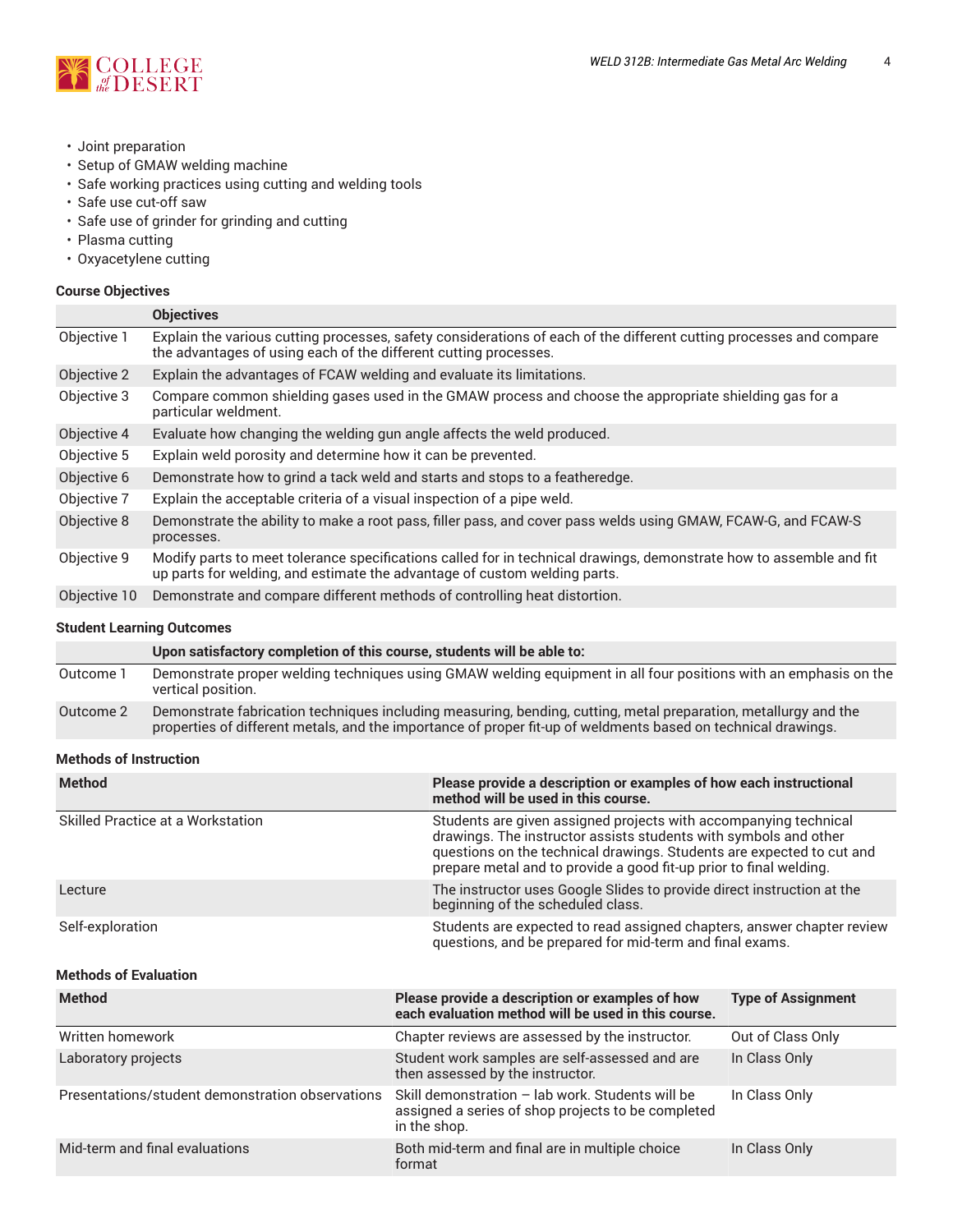

Student participation/contribution Welding reflection packet and instructor evaluation. In Class Only Students are expected to display good work habits, punctuality, and clean-up procedures. Other **Participation Participation Participation Participation In Class Only** 

## **Assignments**

## **Other In-class Assignments**

- 1. Class discussion
- 2. Group interaction and presentation
- 3. Display proper work habits in shop
- 4. Display soft skills

## **Other Out-of-class Assignments**

- 1. Reading assignments: Students are required to read four selected chapters from the textbook and to answer chapter review questions for each chapter.
- 2. Students are expected to use the materials from their chapter review work to study and prepare for mid-term and final tests.
- 3. Students are encouraged to find opportunities outside of class time to practice welding techniques.

## **Grade Methods**

Pass/No Pass Only

# **MIS Course Data**

**CIP Code** 48.0508 - Welding Technology/Welder.

**TOP Code** 095650 - Welding Technology

**SAM Code** C - Clearly Occupational

**Basic Skills Status** Not Basic Skills

**Prior College Level** Not applicable

**Cooperative Work Experience** Not a Coop Course

**Course Classification Status** Other Non-credit Enhanced Funding

**Approved Special Class** Not special class

**Noncredit Category** Short-Term Vocational

**Funding Agency Category** Not Applicable

**Program Status** Program Applicable

**Transfer Status** Not transferable